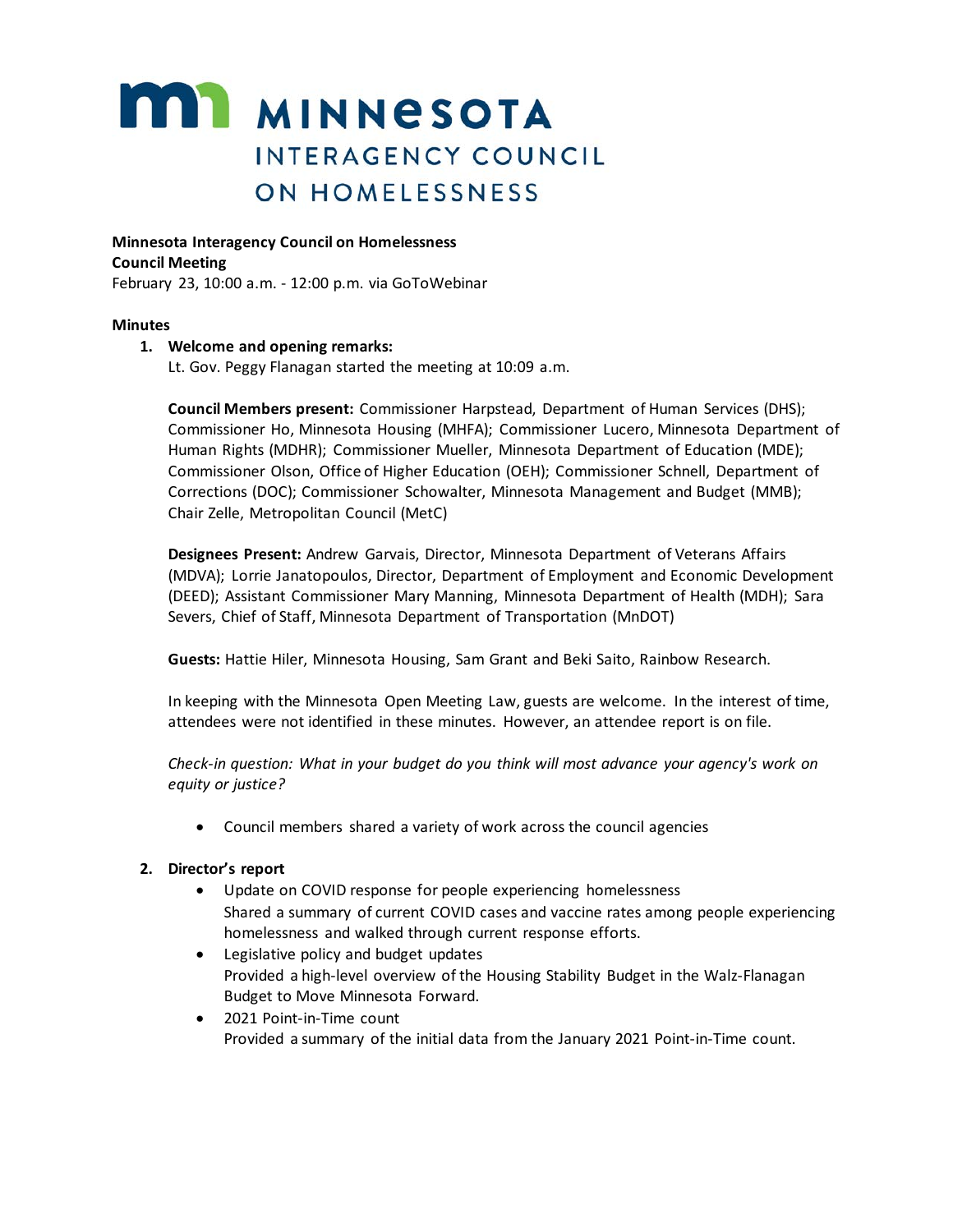#### **3. Adopt interagency data vision**

*Discussion question: As you think about what efforts, initiatives, or approaches might advance this vision for how we use data to drive progress on homelessness, what innovative ways could your agency better use data to improve outcomes and better support people experiencing homelessness?*

- Better understanding homeless shelters, how they operate, and what the field needs to be sustainable
- Our current use of HMIS has been helpful but now need to take it to another level
- Measuring how our services are meeting the needs; practitioner characteristics identified to ensure appropriate services or to identify gaps of services; meet people where they are and address their needs where
- Homeless Action Team is a success but lack connection to mental health services, chemical addiction, etc.; hopeful that data can bridge the connection
- With the right data, connections might help to improve services and relationships with community health care workers
- As we use data to help move initiatives towards reducing homelessness, be mindful of what are we measuring

### **Motion: Approve and adopt the interagency data vision**

Motion: Commissioner Schnell moved to approve and adopt the interagency data vision. Seconded by Commissioner Lucero. Vote was taken. Motion carries 12-0. All were in favor.

## **4. Kick off the development of the justice-oriented strategic plan with Rainbow Research**

*Discussion question: Given your initial ideas about what "achieving housing, racial, and health justice for people experiencing homelessness" means, in the next 3-5 years what will be different in what you see, hear, feel, and say about homelessness if we are successful in shifting to a justice-focused approach?*

- Racial disparity of people living outside
- There is no academic achievement difference in homelessness and there are no identifiers
- Know who are students are and their challenges; have services to address their needs
- Lack of mental health care services won't be a predictor of homelessness or a barrier of accessing shelter
- Move forward with traction from homelessness; people who have disproportionately experienced homelessness will be provided full health potential
- Understanding within systems that homelessness is a failure of systems and not the individual
- Elimination of profound racial disparities
- Minnesotans who seek shelter in a right-of-way are non-existent or rare; outreach workers would be able to provide immediate services to meet the needs of the individual
- Access to resources for preventing homelessness in the first place immediately